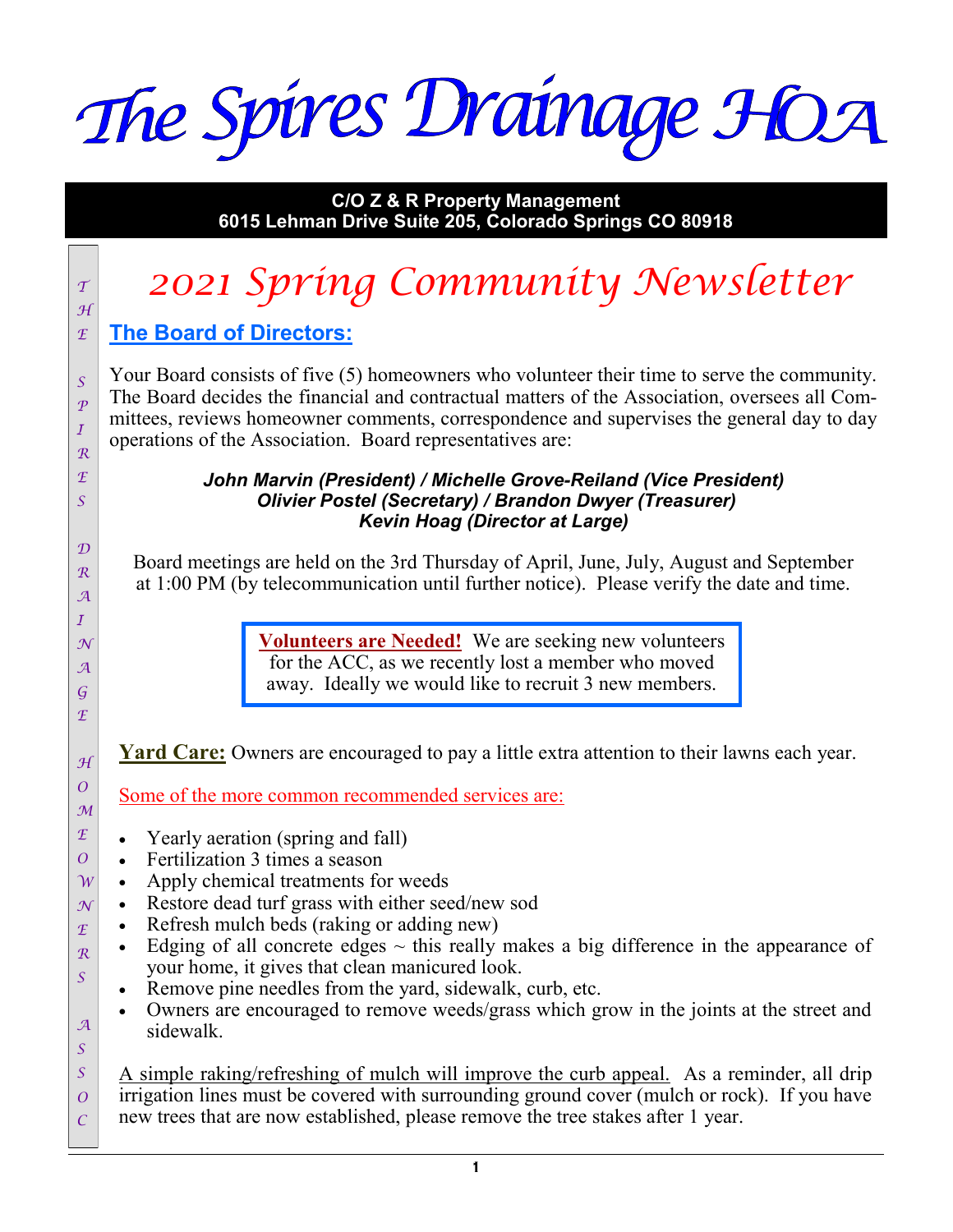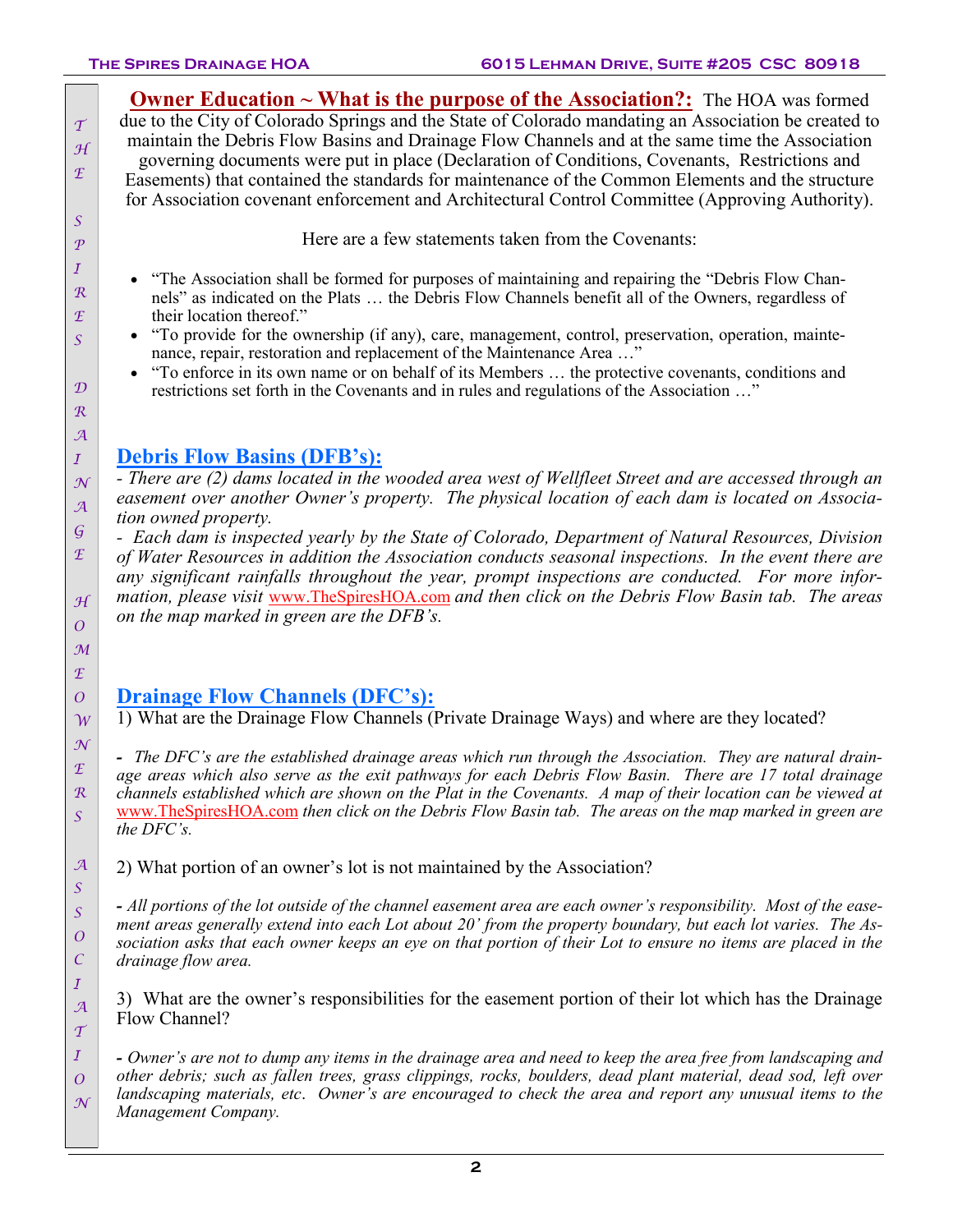# *Z & R Property Management:*

As our managers, Z & R implements all of the Board's decisions.

Any Association questions can be forwarded to Z & R at **Office: 719-594-0506** Fax: 719-594-0473.

Any homeowner who has a problem, comment or suggestion is asked to submit a letter to Z & R for proper follow-up and Board review.

The address for Board & ACC correspondence is

6015 Lehman Dr. #205, C/S, CO 80918.

If you need to update personal information please mail that to

**The Spires 6015 Lehman Dr., #205 CSC, 80918**

Emails can be sent to Derek@ZandRMgmt.com.

The emergency pager for non-business hours and weekends is **719-594-0506.** 



As a reminder, any change to the exterior of your home or lot requires you to first submit a written request to the ACC and receive approval before beginning any work.

Submittals should be emailed, mailed or dropped off at Z&R's office. The type and nature of your request will determine the time required to have it reviewed. Currently, the ACC conducts reviews once a month.

### **It is recommended that all requests include current color photographs, sample brochures, samples, drawings, neighbor acknowledgements, etc.**

More common items that require prior written approval before work begins are: new or replacement decks, patios, windows, central air conditioning, dog runs, replacement driveways, privacy type fencing, security and storm doors, new roofing materials, gutters, painting your home (existing color or changing to new), any landscaping items, play and sports equipment (play sets, trampolines, etc.).

**Volunteers are Needed!** We are seeking new volunteers for the ACC, as we recently lost a member who moved away. Ideally we would like to recruit 3 new members. Any questions on the obligations and duties, please email Derek.

**Committee Members:** Tom Dewar, Alan Jacobs, Derek Patterson.

If you are unsure about your project or if you need to submit a request, please call or email  $Z \& R$  for assistance.

# **Parking / Storage of Vehicles, Trailers, RV:**

All vehicles will be parked so as not to inhibit traffic or damage surrounding natural landscape or adjoining property. Vehicles shall not be left on community roads overnight. No recreational or utility trailers may be parked on the property unless enclosed within the garage.



*"No boat, trailer, camper (on or off supporting vehicles) tractor, commercial vehicle, mobile home, motor home, motorcycle, any towed trailer unit, or truck excepting only pickups solely for the private use of the residents of a dwelling unit shall be parked overnight within any Lot …"* unless permitted by the following exception:

Motor Home or travel trailer - recreational vehicles may occasionally (Not more than 4 times per year) be parked on a driveway or street area for up to a maximum duration of 48 hours for the purpose of loading, unloading or trip preparation.